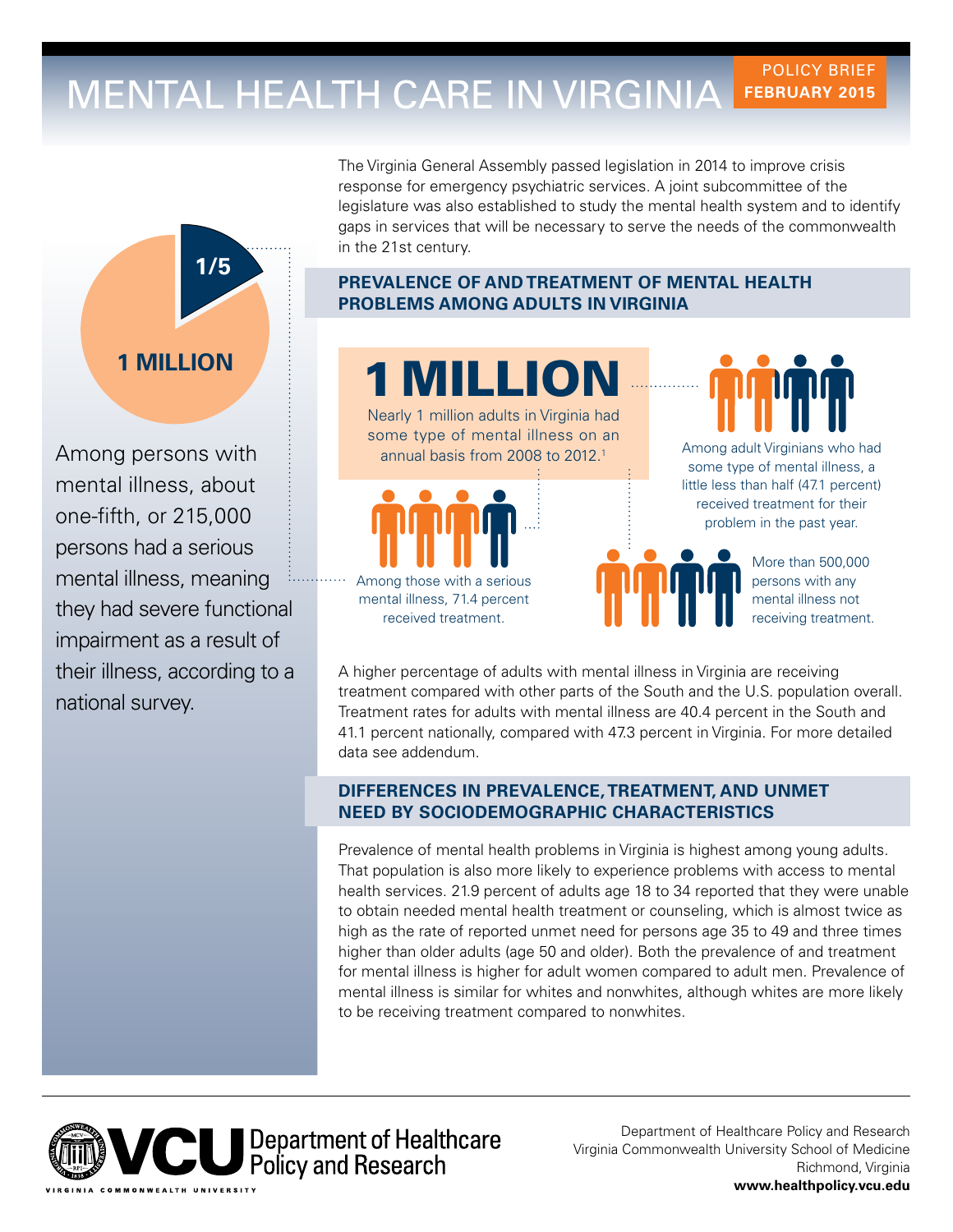#### **DIFFERENCES BY FAMILY INCOME AND INSURANCE STATUS**

### **UNMET MENTAL HEALTH NEEDS BY INSURANCE CATEGORY**

### 4.6% PRIVATE INSURANCE

5.4% MEDICAID/CHIP

3.2% OTHER INSURANCE

10.8% UNINSURED

Lower income people<sup>1</sup> have a higher prevalence of mental illness; 23 percent of low income people report having a mental illness compared with 14.3 percent of others. Yet, lower income people are twice as likely to report an unmet need for mental health treatment compared to people with higher incomes.

Prevalence and treatment rates are highest among people with Medicaid coverage, which refects in large part people who qualify for Medicaid because of a physical or mental disability and are unable to work. People who are uninsured also have higher prevalence of mental illness compared to privately insured persons, although treatment rates for the insured and uninsured are similar. Uninsured people are twice as likely as people with Medicaid or private insurance to report an unmet need for mental health treatment.

#### KEY IMPLICATION

 **health services. The state**  mental illness. **Virginia, like most other states, faces a sizeable unmet need for mental legislature has recently focused on inadequacies in crisis response and psychiatric inpatient capacity, although lack of outpatient mental health capacity is likely to affect more Virginians with MENTAL HEALTH SYSTEM CAPACITY**<br> **Virginia has a total of 50 areas designated by the federal government as shortage**<br> **States, faces a sizeable**<br> **MENTAL HEALTH SYSTEM CAPACITY**<br> **MENTAL HEALTH SYSTEM CAPACITY**<br> **MENTAL HE** 

### **MENTAL HEALTH SYSTEM CAPACITY**

areas for mental health. The areas usually comprise of entire counties or parts of counties, but may also include areas that have a high proportion of low income people.2 About 1.8 million people live in these mental health shortage areas, or just under one-third of the commonwealth. However, Virginia has fewer psychiatrists compared to other states in the South.

<sup>1</sup>Defined as family incomes less than 200% of the federal poverty level. <sup>2</sup>The federal Health Resources and Services Administration (HRSA) has designated shortage areas across the country for primary care, mental health care, and dental care. Shortage areas for mental health care are defned as areas with fewer than 1 psychiatrist per 30,000 people.

Peter Cunningham, Ph. D., Professor in the Department of Healthcare Policy and Research at Virginia Commonwealth University. Contact: [pjcunningham@vcu.edu](mailto:pjcunningham@vcu.edu) (804) 628-9945. For more information about this research please visit: [http://www.healthpolicy.vcu.edu/](http://www.healthpolicy.vcu.edu)

**The Department of Healthcare Policy and Research** is a recognized leader in research and training distinguished by: Informing the research and policy dialogue by advancing research in the areas of contemporary health policy, health disparities and equity, and global health; promoting excellence in the next generation of health policy researchers; translating research to improve the delivery of healthcare and human health from the local to international level.

1 Substance Abuse and Mental Health Administration, Center for Behavioral Health Statistics and Quality. National Survey on Drug Use and Health. Estimates reflect annual averages based on combined results for 2008-2012.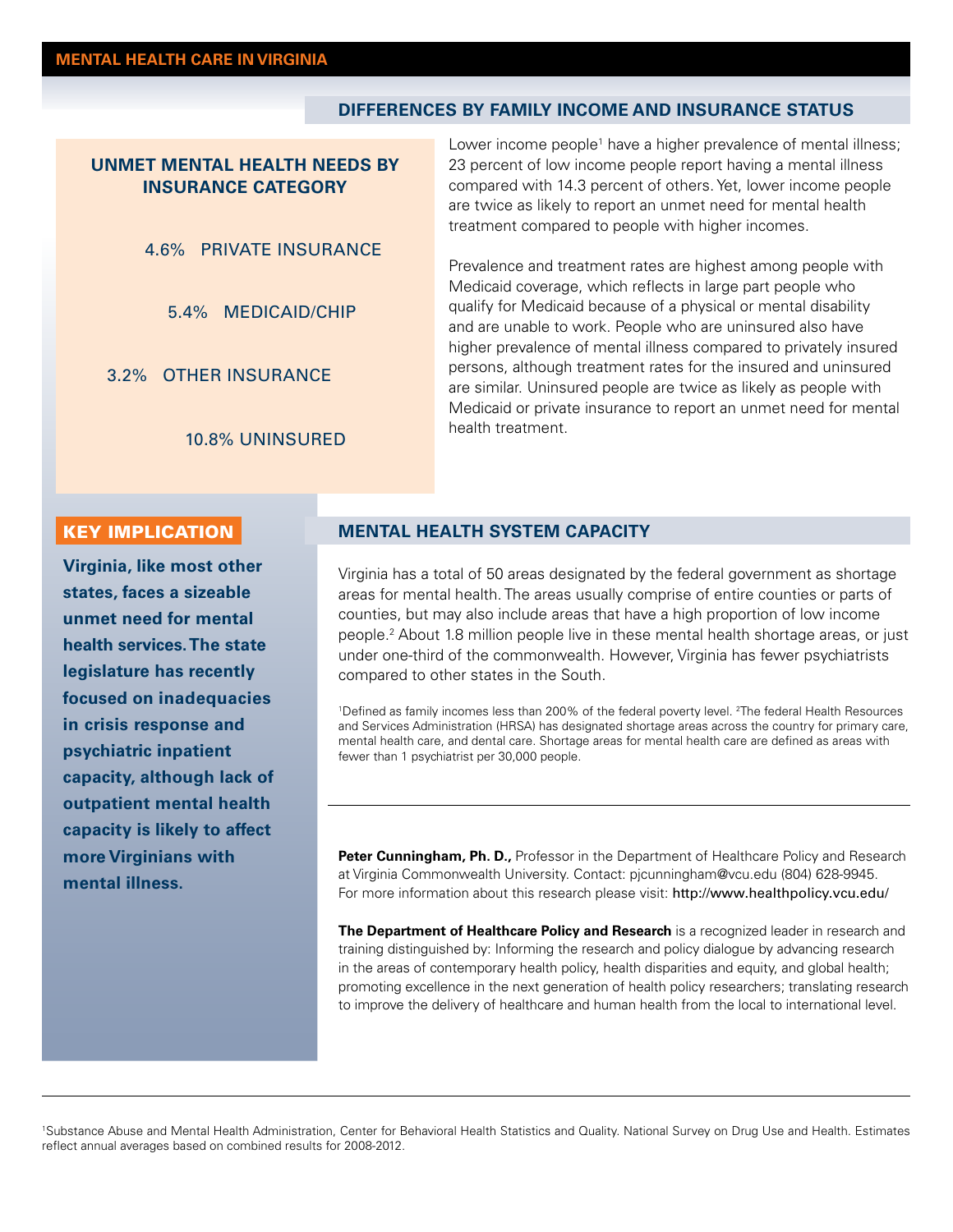# MENTAL HEALTH CARE IN VIRGINIA FEBRUARY 2015 **FEBRUARY 2015**

**Table 1.** Mental illness among adults age 18 and over – prevalence and treatment, annual averages for 2008-2012.

|                                                    | <b>Virginia</b> | South   | U.S.    |
|----------------------------------------------------|-----------------|---------|---------|
| Prevalence of mental illness <sup>1</sup>          |                 |         |         |
| Any mental illness (%)                             | 16.6            | 17.7    | 18.1    |
| Serious mental illness (%)                         | 3.6             | 3.7     | 3.9     |
| Received treatment for mental illness <sup>2</sup> |                 |         |         |
| People with any mental illness (%)                 | 47.3            | $40.4*$ | $41.1*$ |
| People with serious mental illness (%)             | 71.4            | 63.1    | 65.5    |

\*Difference with Virginia is statistically signifcant at .05 level

1Mental illness is defned as having a diagnosable mental, behavioral, or emotional disorder, other than a developmental or substance use disorder that met the criteria found in the 4th edition of the Diagnostic and Statistical Manual of Mental Disorders (DSM-IV). Persons with serious mental illness have substantial functional impairment in one or more major life activities including basic daily living skills (e.g., eating, bathing, dressing); instrumental living skills (e.g., maintaining a household, managing money, getting around the community, taking prescribed medication); and functioning in social, family, and vocational/educational contexts.

<sup>2</sup>Includes having received inpatient care, outpatient care, or prescription medication for problems with emotions, nerves, or mental health. Does not include treatment for drug or alcohol use.

|                             | Has mental illness (%) | <b>Receiving mental</b><br>health treatment or<br>counseling (%) | <b>Reported unmet</b><br>need for treatment<br>or counseling in<br>past year (%) |
|-----------------------------|------------------------|------------------------------------------------------------------|----------------------------------------------------------------------------------|
| All persons age 18 and over | 16.6                   | 14.8                                                             | 5.6                                                                              |
| Age                         |                        |                                                                  |                                                                                  |
| $18-34$ (R)                 | 20.9                   | 14.3                                                             | 9.7                                                                              |
| 35-49                       | 18.0                   | 16.0                                                             | $5.1*$                                                                           |
| $50+$                       | $12.6*$                | 14.3                                                             | $3.0*$                                                                           |
| Gender                      |                        |                                                                  |                                                                                  |
| Male (R)                    | 12.8                   | 10.3                                                             | 4.6                                                                              |
| Female                      | $20.1*$                | $18.8*$                                                          | 6.5                                                                              |
| Race/ethnicity              |                        |                                                                  |                                                                                  |
| White, non-Hispanic (R)     | 16.9                   | 16.5                                                             | 6.0                                                                              |
| Nonwhite                    | 15.9                   | $11.1*$                                                          | 4.8                                                                              |
| <b>County type</b>          |                        |                                                                  |                                                                                  |
| All metro (R)               | 15.8                   | 14.2                                                             | 5.7                                                                              |
| Nonmetro                    | 21.7                   | 18.6                                                             | 4.7                                                                              |

**Table 2.** Mental illness prevalence, utilization, and perceived unmet need in Virginia by demographic characteristics (annual averages for 2008-2012).